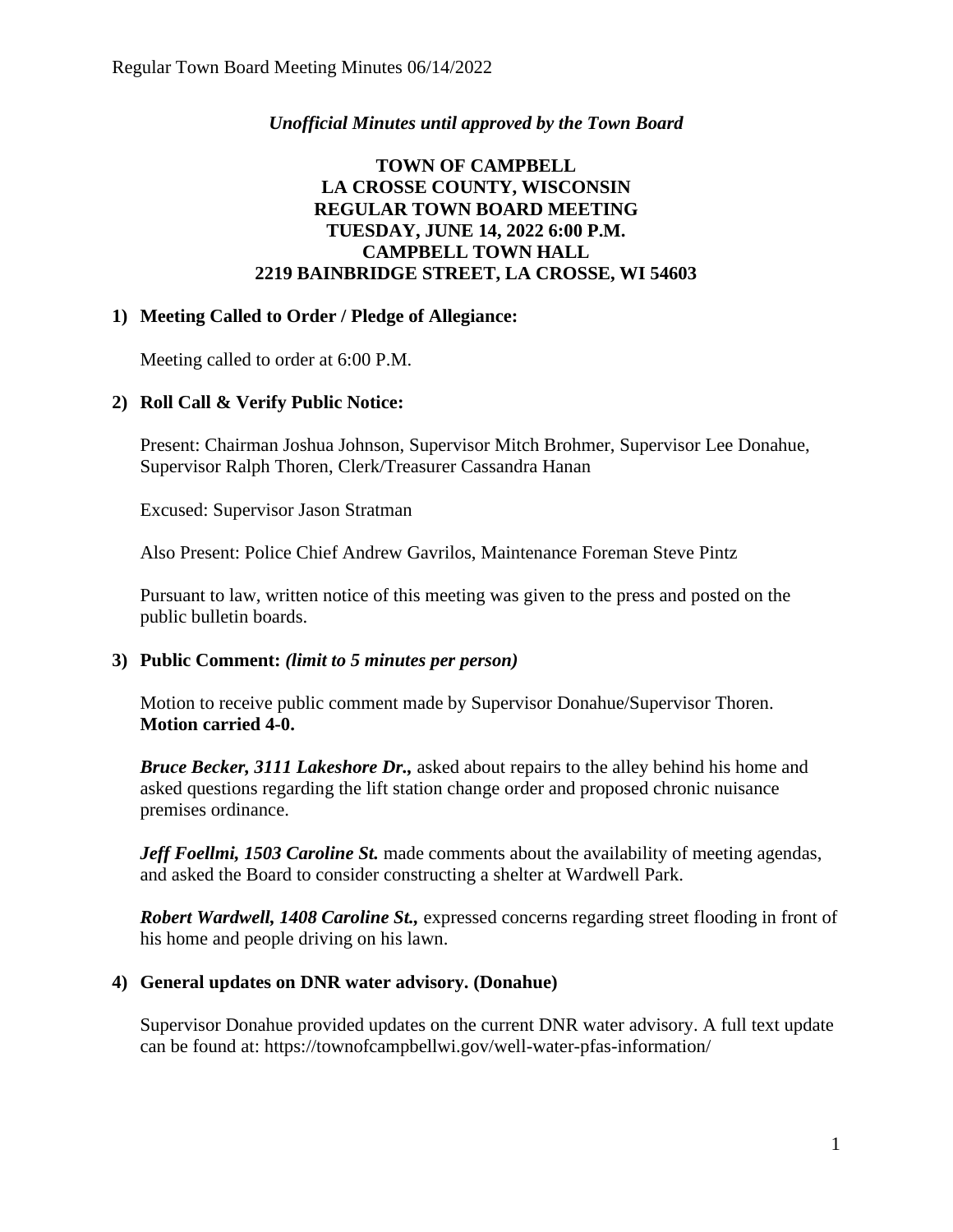Motion to close public comment made by Supervisor Donahue/Supervisor Thoren. **Motion carried 4-0.**

- **5) Consent Agenda: (All items listed are considered routine and will be enacted with one motion. There will be no separate discussion of these items unless a Board member so requests, in which case the item will be removed from the Consent Agenda and be considered on the Regular Agenda).**
	- **A) Approval of Minutes:** Board of Review 05/10/2022, Regular Board Meeting 05/10/2022
	- **B) Plan Commission Meeting Recommendations:** None
	- **C) Payment of Bills:**

Motion to approve the Consent Agenda made by Supervisor Brohmer/Supervisor Donahue. **Motion carried 4-0.** 

#### **6) Business:**

**A)** Sewer issues on Edgewater Lane. (Held Over) (Brohmer)

There was discussion between former Utility Supervisor Bob Wolfert and Tom Ready (property owner) regarding prior sewer work on Edgewater Lane involving a gate valve. Mr. Ready asked the Town to reimburse him for \$1,000 in repairs that he believes the Town is responsible for.

Motion to deny the request for reimbursement made by Chairman Johnson/Supervisor Brohmer. **Motion carried 4-0.** 

**B)** Approval of a crosswalk and designated "No Parking" areas on the 800 block of Bainbridge Street. (Thoren)

Clerk Hanan explained that she had met with Joel Dahlby from Brennan Marine regarding the need for a crosswalk at the 800 block of Bainbridge St.

Mr. Dahlby stated they would like the crosswalk for the safety of their employees and that Brennan had agreed to finance the project.

Motion to approve the proposed crosswalk and designate 'No Parking" within 100 feet of the crosswalk made by Supervisor Donahue/Supervisor Thoren. **Motion carried 4- 0.** 

**C)** Bobbi Spears, 2503 3rd Ave W., request for a third dog permit. (Clerk)

The Board received correspondence from Ms. Spears regarding her request.

Motion to approve the request for a third dog permit with the stipulation that Ms. Spears may not continue to foster any other dogs made by Supervisor Brohmer/Chairman Johnson. **Motion carried 4-0.**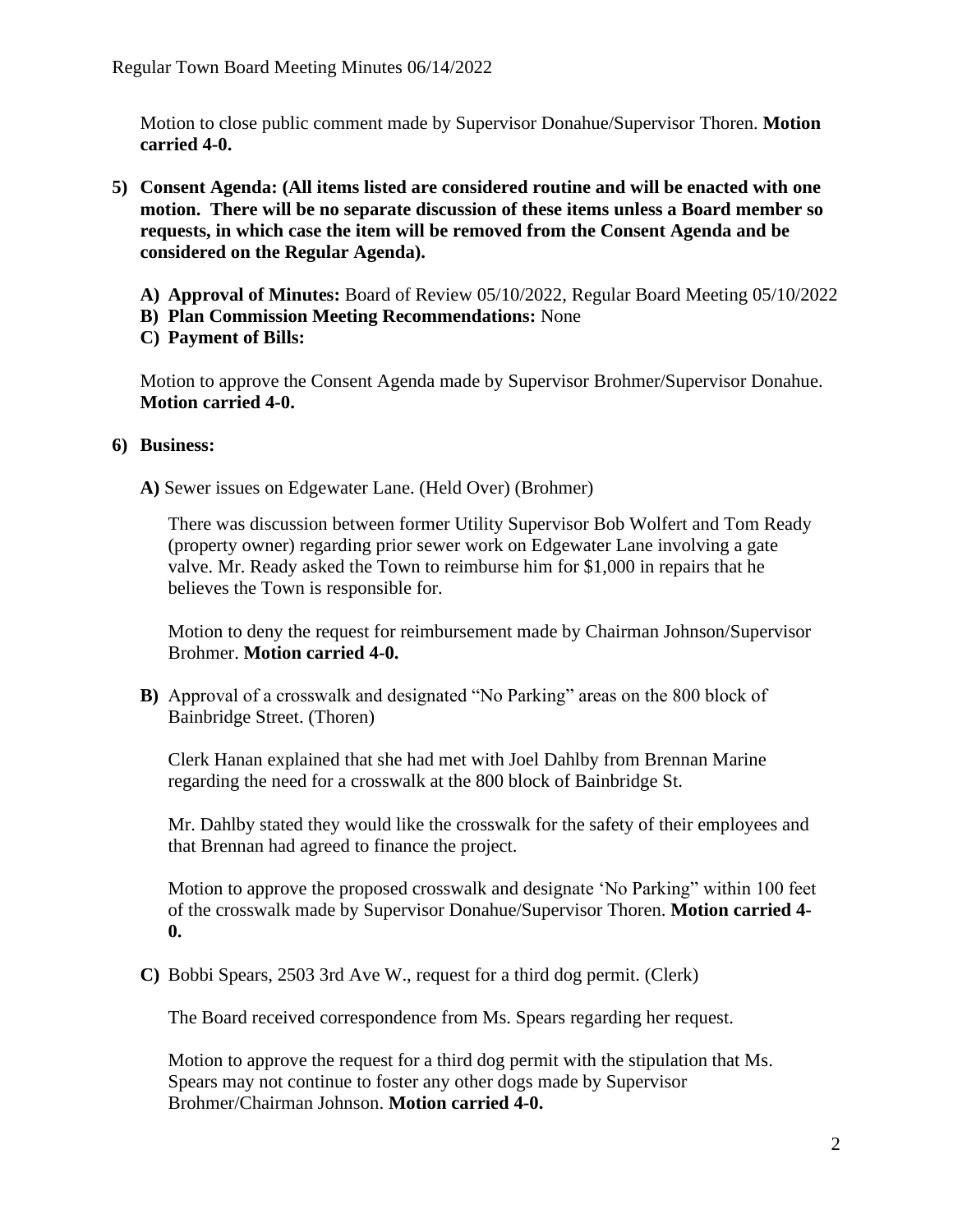**D)** Appointment of Planning & Zoning Commission members for three-year terms to expire April 30, 2025. (Chair)

Chairman Johnson appointed Luke Raymer to the Planning & Zoning Commission for a three-year term to expire April 30, 2025.

**E)** Set dates and times for fireworks permits. (Chair)

Motion to approve fireworks permits for July 4, 2022 only from 6 P.M. to 10:00 P.M., with a limit of 36 permits and a fee of \$20 per permit made by Supervisor Brohmer/Chairman Johnson. **Motion carried 4-0.** 

**F)** Approval of the Coulee Region Law Enforcement Torch Run to be held July 29, 2022. (Clerk)

Motion to approve the route for the Coulee Region Law Enforcement Torch Run on July 29, 2022 made by Supervisor Donahue/Supervisor Thoren. **Motion carried 4-0.**

**G)** Approval of Ordinance #2022-02 An Ordinance to Create Chapter 18-33 of the Town of Campbell Code of Ordinances Related to Chronic Nuisance Premises. (Clerk)

Clerk Hanan outlined the ordinance for the Board. The ordinance would allow Town staff the ability to work with chronic nuisance property owners to establish abatement plans and also outlines how to handle repeated violations while establishing fines for noncompliance.

Motion to approve Ordinance #2022-02 made by Supervisor Donahue/Supervisor Brohmer. **Motion carried 4-0.** 

**H)** Approval of Change Order #1 for the 2022 Sewage Lift Station Improvements Project for a decreased cost of \$3,945.00. (Brohmer)

Motion to approve Change Order #1 for the 2022 Sewage Lift Station Improvements Project for a decreased cost of \$3,945.00 made by Supervisor Brohmer/Supervisor Donahue. **Motion carried 4-0.** 

**I)** Approval of proposal for Liability, Workers Compensation, and Crime insurance for a policy period to begin July 4, 2022. (Donahue)

Supervisor Donahue stated that Clerk Hanan had posted a Request for Proposals (RFP) for the Town's liability, workers compensation, and crime insurance. The Town received two proposals. After review, she recommended that the Town move forward with the proposal from Selective Insurance.